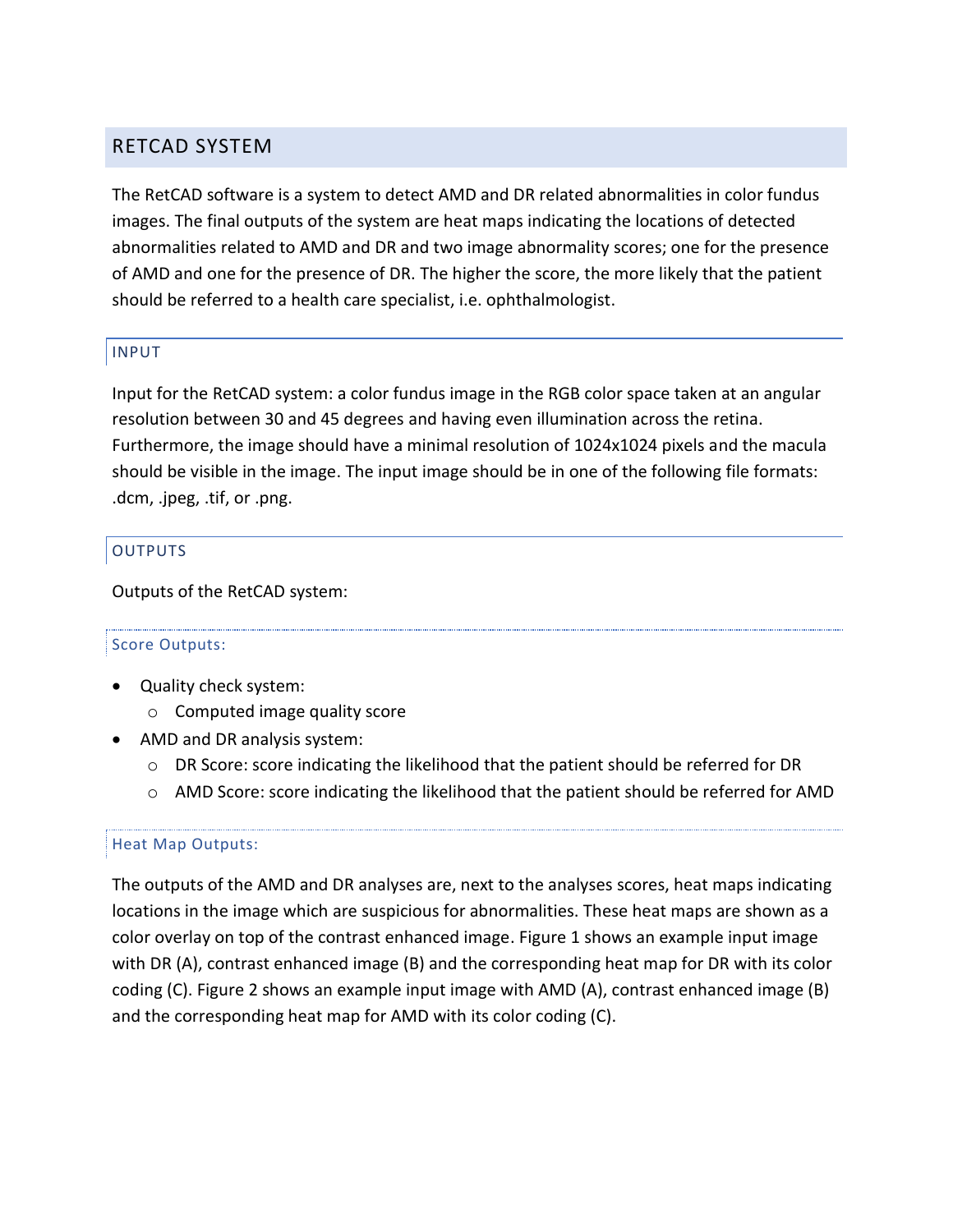

**Figure 2: (A) Input color fundus image (B) Contrast enhanced image (C) AMD heat map**





Abnormal

Normal

The heat map for DR shows lesions related to DR that include so called 'red lesions' i.e. microaneurysms and hemorrhages. Exudates and cotton wool spots are not highlighted in the heat map. However, the DR score does take other lesions (e.g. microaneurysms, hemorrhages, exudates, cotton wool spots, neovascularization etc.) into account and the DR score should thus be leading for the decision on DR referral.

The heat map for AMD focusses on drusen, the early signs of AMD. Other abnormalities are not highlighted in the AMD heat map. However, the AMD score does take other lesions (geographic atrophy, pigmentary changes, neovessels, etc.) into account and the AMD score should thus be leading for the decision on AMD referral.

#### PDF Report Output:

RetCAD composes a standardized PDF report out of the RetCAD results, including the Score Outputs and Heat Map Output. An example of such a report can be found in Figure 3.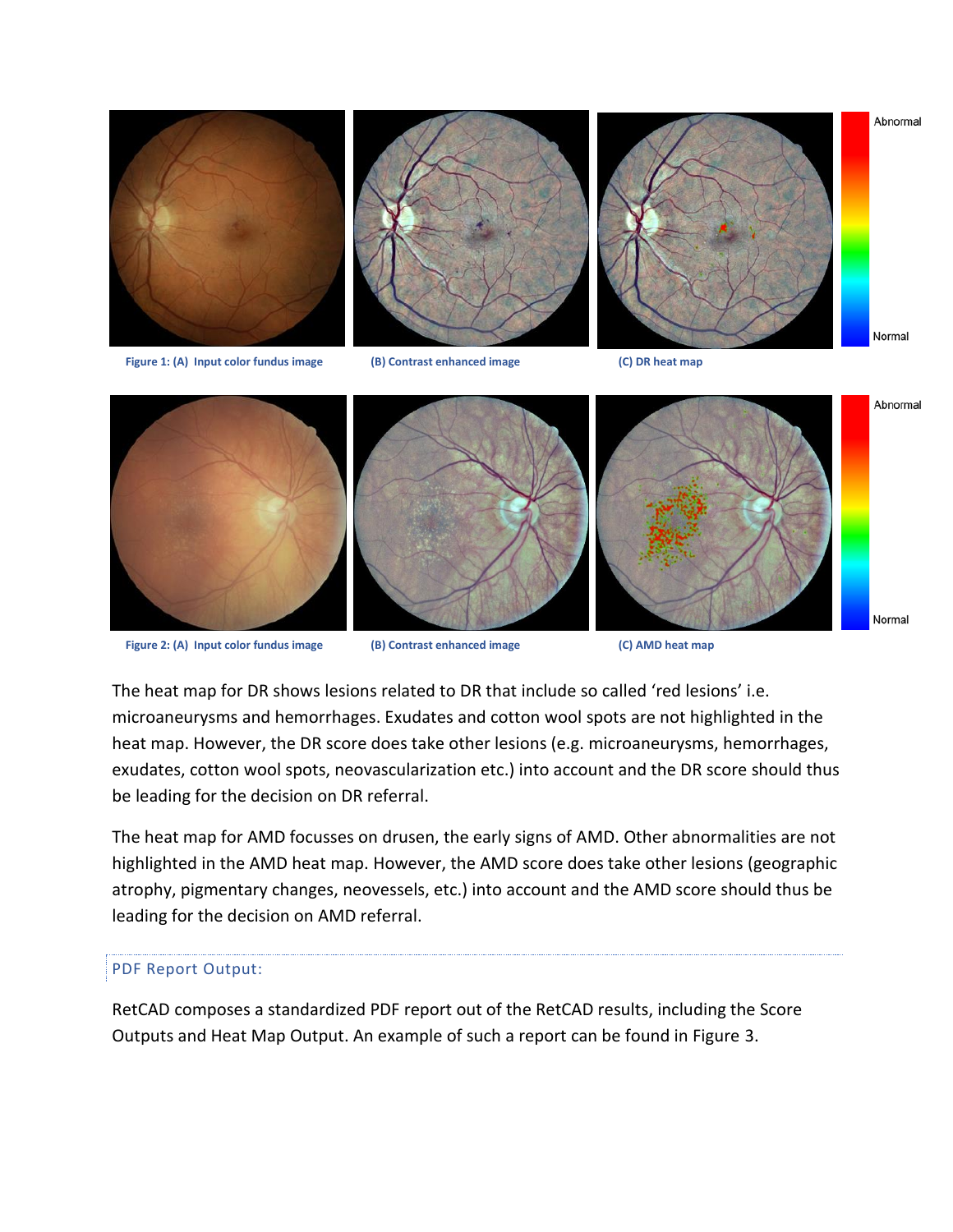

#### **Figure 3: Example output PDF report by RetCAD.**

In the Report, the output scores (quality, AMD score, DR score) are shown using a color coded bar. The higher the score, the larger the bar. For the image quality, the bar is color coded from red (bad quality) to green (good quality), whereas for AMD and DR, the bar is color coded from green (no referral) to red (referral). The color of the bar depends on the value of the score (e.g. a high AMD score results in a large color bar reaching the red color)

#### INTERPRETATION OF SCORES AND HEAT MAPS:

- Quality check system: The analysis of images with a low image quality score might be less reliable than analysis of images with a high image quality score.
- AMD and DR analysis system: the abnormality score is monotonically related to the likelihood that the color fundus image contains signs of AMD and/or DR and should be referred to a health care specialist, e.g. an ophthalmologist. The user should take these score as leading score for his/her decision.
- Heat maps: the heat maps can be used as a visual aid when the AMD or DR scores are high, i.e. to check where abnormalities are present in the image.